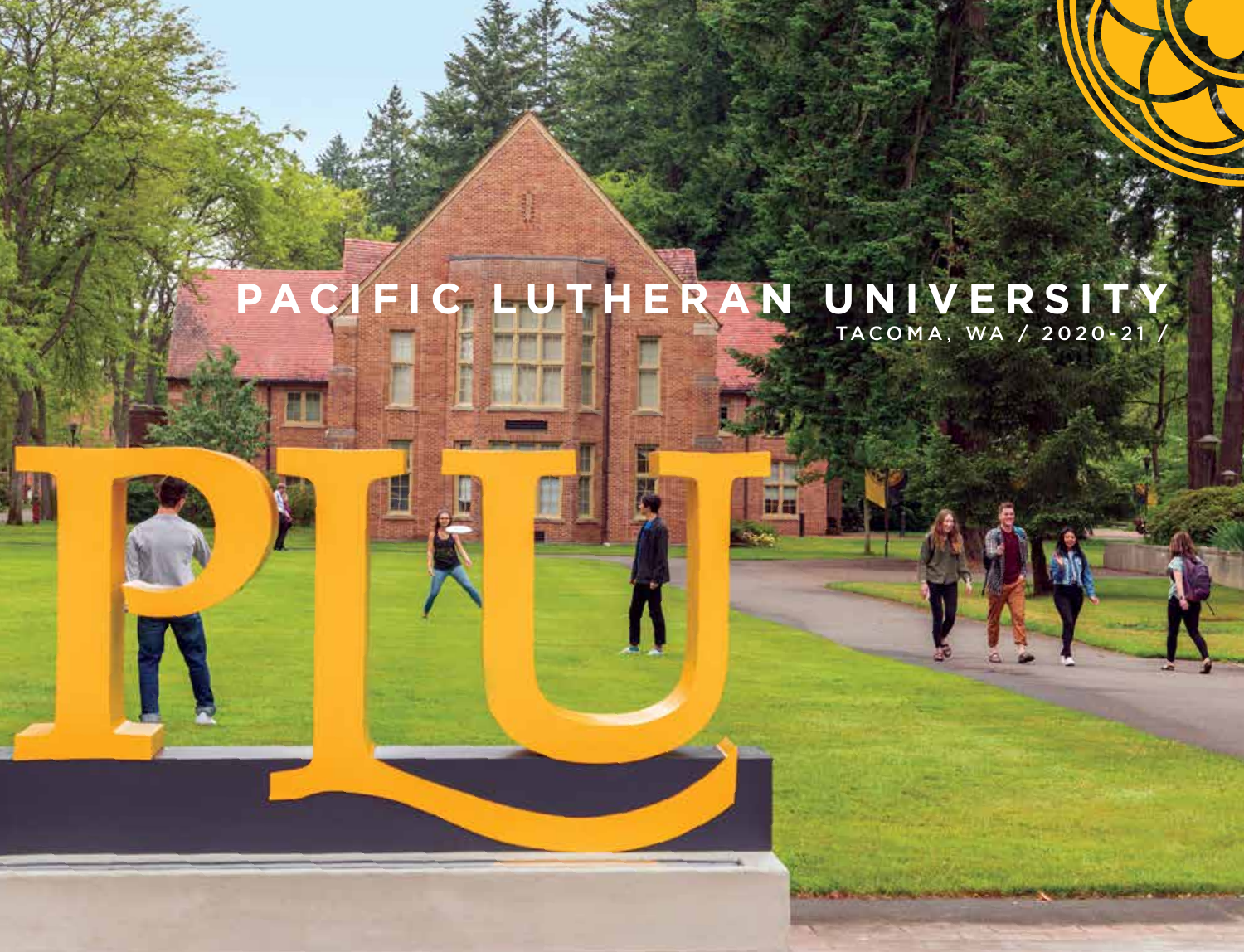# **PLU at a glance** 3,100 **STUDENTS**

## average class size: **20**

studentfaculty ratio 12:1

# **38%** students of color

| Black/African American 3.8%          |  |
|--------------------------------------|--|
| Native Hawaiian/Pacific Islander1.3% |  |
| Native American/Native Alaskan0.5%   |  |



students entering with a **3.0 GPA or higher**

## average weighted **GPA**: **3.70**

PLU is a **test optional** school average **SAT** score: **1196** average **ACT** score: **26**

students come from **38 states** and **23 countries**

### religion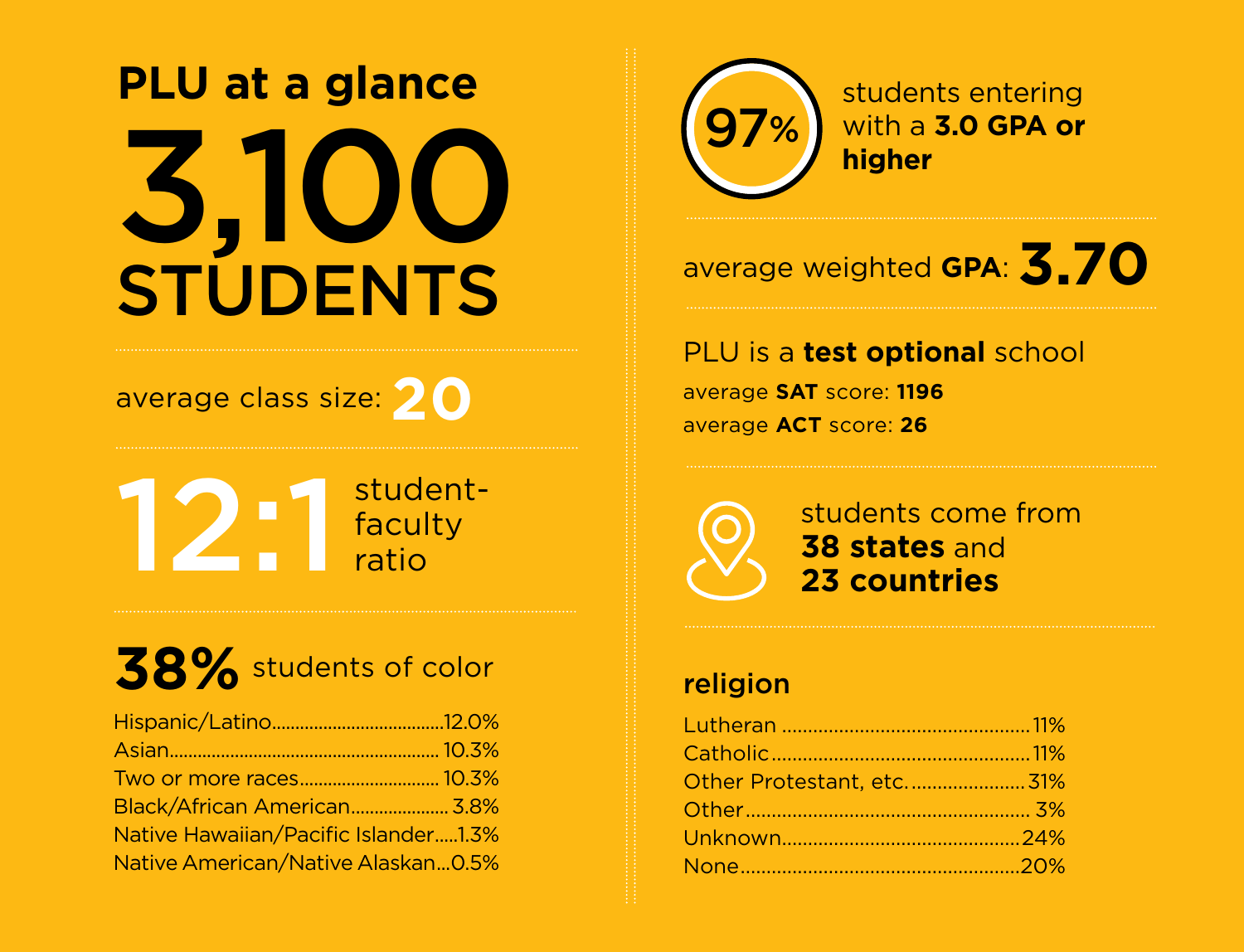### PLU is a Common Application school - it is FREE to apply to PLU

### *plu.edu/apply*

### COLLEGE LEVEL CREDITS

PLU accepts most college credits, including Washington Running Start, and awards up to 30 semester hours for AP and IB exam results.

*plu.edu/admission/college-level-credits*

### **Admission decision priority dates**



# scholarships

ACADEMIC SCHOLARSHIPS Automatic consideration when you apply to PLU  **\$6,000-\$27,000 PER YEAR**

### PLU PRESIDENTIAL SCHOLARSHIPS

**\$30,000-FULL TUITION PER YEAR** *Eligibility: 3.8+ weighted GPA OR 1310+ SAT OR 28+ ACT, and Presidential Scholarships application* **Deadline is Dec. 1, 2020**

### FINE ARTS SCHOLARSHIPS

Music, Theatre, Art, & Dance **STARTING AT \$1,000 PER YEAR** *(in addition to academic scholarships)* **Early deadline for Music and Theatre is Jan. 15, 2021 Regular deadline for all areas is Feb. 19, 2021**

FIND MORE SCHOLARSHIPS CAN I APPLY AFTER JAN. 15? **YES!** *plu.edu/admission/scholarships*

## cost

Tuition and Fees ...........................\$46,850 Room and Meals................................\$11,150 Total....................................................\$58,000



**THE PLU PLEDGE** is our loan repayment assistance program. If you earn less than \$50,000 per year after graduation, we will help you repay your student (and parent PLUS) loans.

*plu.edu/plupledge*

In 2019-20, the average financial aid offer was \$37,075 *(from all sources, including scholarships, grants, work study and student loans)*

*plu.edu/financial-aid*

**97%** of students receive financial aid

YELLOW RIBBON SCHOLARSHIPS **FULL-TUITION SCHOLARSHIPS** for qualified veterans or their dependents.

*plu.edu/yellowribbon*

*Photo by student Kaitlyn Stabell, while studying away in Death Valley*

## PLU MISSION STATEMENT

## *PLU seeks to educate students for lives of thoughtful inquiry, service, leadership and care — for other people, for their communities and for the Earth.*

PLU admits students without regard to race, color, national origin, creed, religion, age, gender, sexual orientation, disabling conditions, financial resources or any other status protected by law.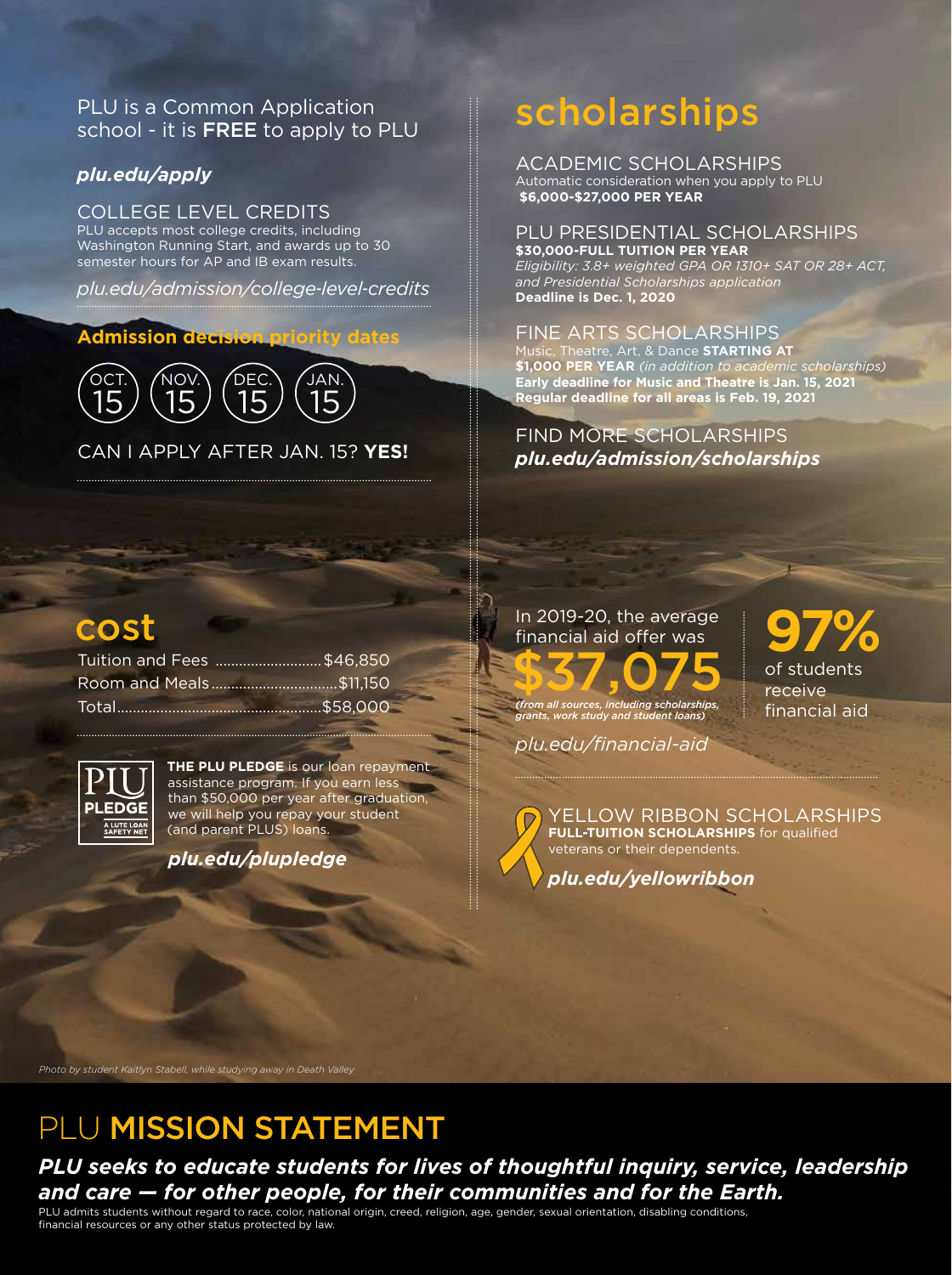

## NCAA DIVISION III

Baseball Basketball Cross Country Football Golf Soccer Swimming **Tennis** Track and Field

**MEN**

#### **WOMEN**

Basketball Cross Country Golf Rowing Soccer **Softball** Swimming Tennis Track and Field Volleyball

### *golutes.com* | **@golutes**

## **70+CLUBS** AND ORGANIZATIONS

85% STUDENTS LIVE STUDENTS LIVE ON CAMPUS

12+ MUSIC ENSEMBLES

## *plu.edu/campuslife*

1000+

STUDENTS PARTICIPATE IN ORGANIZED RECREATIONAL PROGRAMMING

OF THE CLASS OF 2019 COMPLETED AN<br>INTERNSHIP, FIELD

### PLU GRADUATE ACCEPTANCE RATES FOR:

80 MEDICAL SCHOOL

% 79 DENTAL SCHOOL %



-U.S. NEWS & WORLD REPORT



### TOP 20 NATIONALLY

FOR HIGHEST PERCENTAGE OF STUDENTS WHO STUDY ABROAD